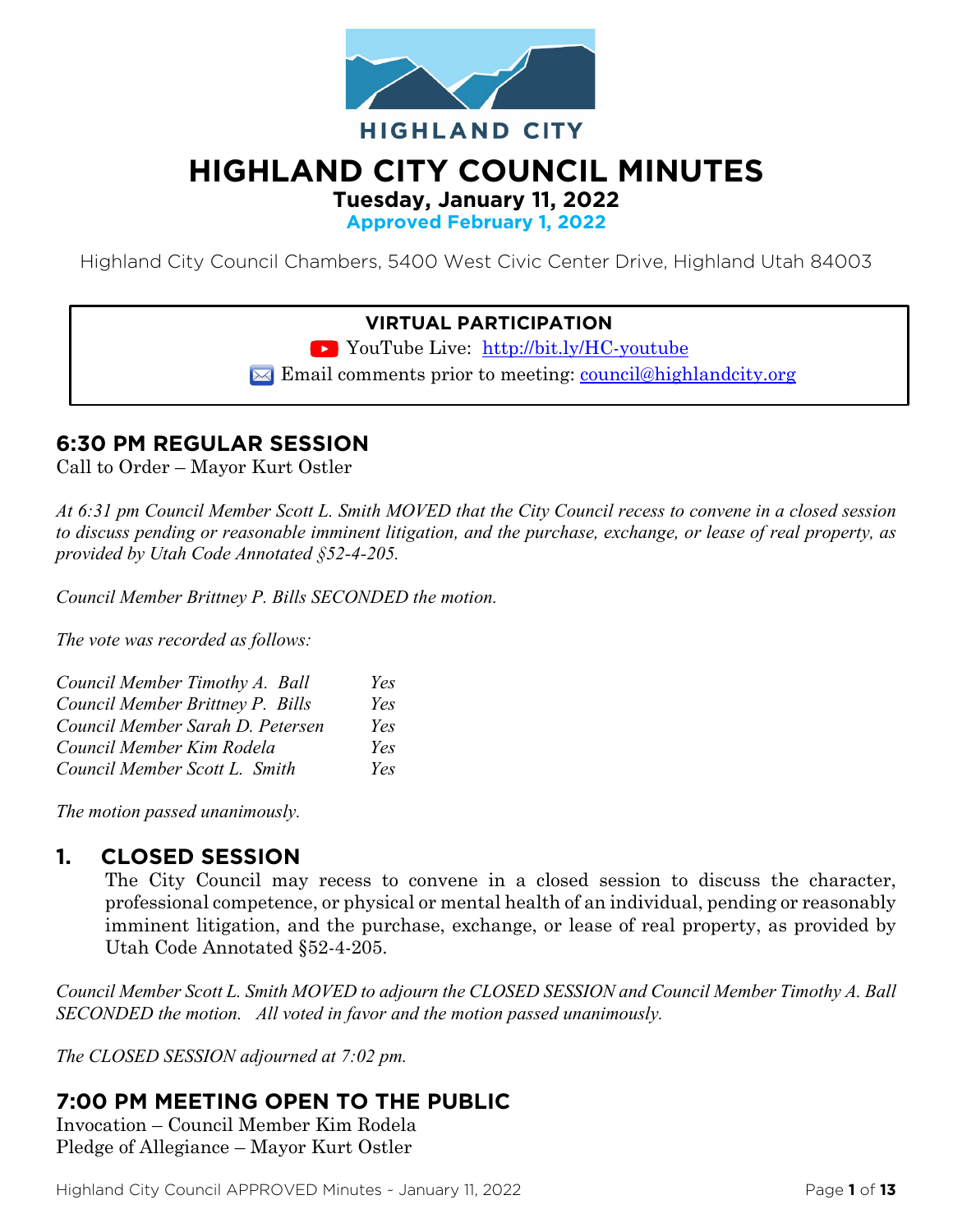The meeting was called to order by Mayor Kurt Ostler as a regular session at 7:07 pm. The meeting agenda was posted on the *Utah State Public Meeting Website* at least 24 hours prior to the meeting. The prayer was offered by Council Member Kim Rodela and those in attendance were led in the Pledge of Allegiance Mayor Kurt Ostler.

PRESIDING: Mayor Kurt Ostler

| <b>COUNCIL MEMBERS</b><br><b>PRESENT:</b> | Timothy A. Ball, Brittney P. Bills, Sarah D. Petersen, Kim Rodela, Scott L. Smith                                                                                                                                                                                                                                                    |
|-------------------------------------------|--------------------------------------------------------------------------------------------------------------------------------------------------------------------------------------------------------------------------------------------------------------------------------------------------------------------------------------|
| <b>CITY STAFF PRESENT:</b>                | City Administrator/Community Development Director Nathan Crane, Assistant<br>City Administrator Erin Wells, City Engineer Andy Spencer, Planner & GIS<br>Analyst Kellie Smith, City Attorney Rob Patterson, City Recorder Stephannie<br>Cottle, Finance Director Tyler Bahr, Police Chief Brian Gwilliam, Fire Chief Brian<br>Patten |
| <b>OTHERS PRESENT:</b>                    | Wendy Hart, Pearl Hart, Douglas Cortney, Jonathan Myres, Jenny Myres, Natalie<br>Ball, Tanya Colledge, Adam Swerdlow, Mel Cook Wesley Warren,                                                                                                                                                                                        |

## **2. UNSCHEDULED PUBLIC APPEARANCES**

Please limit comments to three minutes per person. Please state your name.

There were no public appearances.

### **3. PRESENTATIONS**

### **a. Highland City Youth Council – Youth Council Representative**

A member of the Highland City Youth Council will give a brief report on recent and upcoming activities.

The Youth Council Representative was unable to attend.

### **b. GRAMA and OPMA Training – Rob Patterson, City Attorney**

City Attorney Rob Patterson will provide training on GRAMA (Government Records Access Management Act) and OPMA (Open & Public Meetings Act).

City Attorney Rob Patterson provided the Mayor and Council with the required annual training regarding the Open and Public Meetings Act (OPMA) for the State of Utah as well as the Government Records Access Management Act (GRAMA) for the State of Utah. He noted the OPMA requires public bodies to deliberate and take actions in open meetings; it also provides directives regarding the manner in which meetings shall be noticed, recorded, and the record of meetings kept. He added that meetings can be closed for very specific reasons identified in OPMA. The law seems somewhat technical but is very straightforward. In conclusion he noted that one issue that has caused problems for public bodies in recent years is the use of personal mobile devices for communicating about public matters; he advised that if the Mayor or Council use their cell phones to communicate about City business, those records could be made public or a requirement could be placed on them to make those connversations part of the public record.

He then discussed GRAMA; the purpose of this meeting is to balance the public's right to access public records. It also provides for the privacy or protection of certain records. Records are documentary materials that are reproducible and relate to public business. He briefly discussed records that are commonly classified as public and those that are commonly classified as private. He noted that he is working to update the City's record management and retention program to align more closely with current State Code and State retention policies. He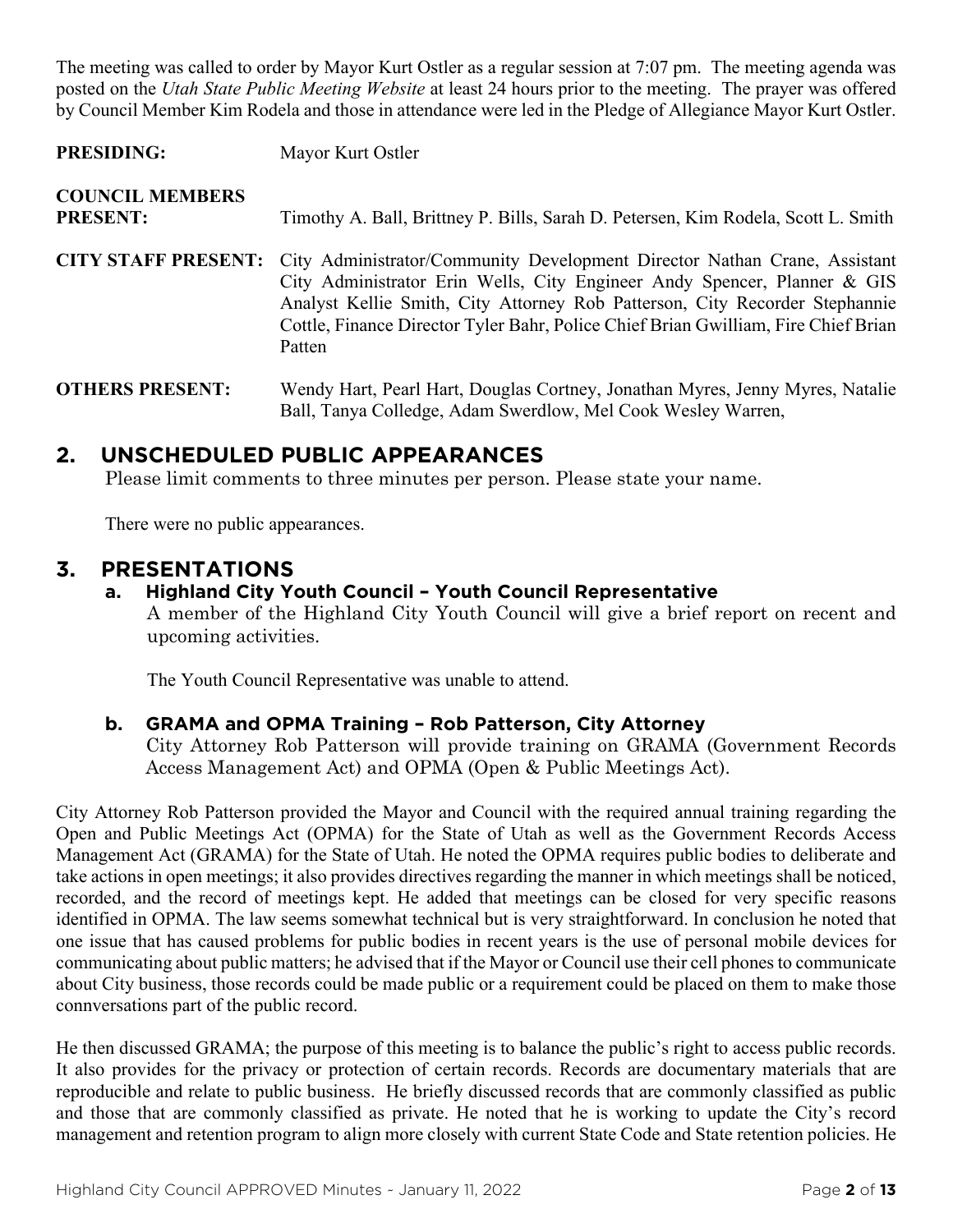indicated that City Recorder Cottle is the records official for the City and she handles all requests for public records.

Council Member Smith asked if communications between a Council Member and City staff would be classified as public records. Mr. Patterson answered yes. Council Member Smith asked if another member of the City Council or the Mayor wanted to review those communications; he asked if they would be able to file a GRAMA request and obtain the records. Mr. Patterson stated that the Mayor and Council have the power to inspect documents and reports from City employees without filing a GRAMA request.

## **4. CONSENT ITEMS** *(5 minutes)*

Items on the consent agenda are of a routine nature or have been previously studied by the City Council. They are intended to be acted upon in one motion. Council members may pull items from consent if they would like them considered separately.

### **a. Plat Amendment: Dry Creek Highlands Phase 5a (Pa-21-12)** *Administrative*

The City Council will consider a request by Todd Ambery on behalf of Brandon and Amber Gueck, Sean and Lareen Luangrath, and Doss and Janean Stallings. The request is to adjust the lot lines of lots 414, 505, and 506 in the Dry Creek Highlands subdivision phases 4 and 5. The City Council will take appropriate action.

### **b. ACTION: Public Defender Services** *Administrative*

The City Council will consider a contract with Stevens and Gailey, PC to provide public defender services for the Highland/Alpine Justice Court. The Council will take appropriate action.

*Council Member Scott L. Smith asked to pull item 4b for further discussion.*

*Council Member Kim Rodela MOVED to approve consent items 4a.*

*Council Member Brittney P. Bills SECONDED the motion.*

*The vote was recorded as follows:*

| Council Member Timothy A. Ball   | Yes |
|----------------------------------|-----|
| Council Member Brittney P. Bills | Yes |
| Council Member Sarah D. Petersen | Yes |
| Council Member Kim Rodela        | Yes |
| Council Member Scott L. Smith    | Yes |

*The motion passed 5:0.* 

4b. Council Member Smith stated the City currently pays its public defender \$100 per hour; the proposal is to contract with a group that charges \$175 per hour for pre-trial work and an additional \$75 per hour for post sentencing work. He indicated the packet states that the City received another bid for this service, which would increase the hourly rate from \$100 to \$110. He asked why the City has recommended the contractor that is charging \$175 per hour. City Administrator/Community Development Director Crane stated that the \$175 rate is actually per case rather than per hour. City staff estimates that costs billed by Stevens and Gailey, PC will only represent a four percent increase, whereas the second bidder's proposal represents a 10 percent increase.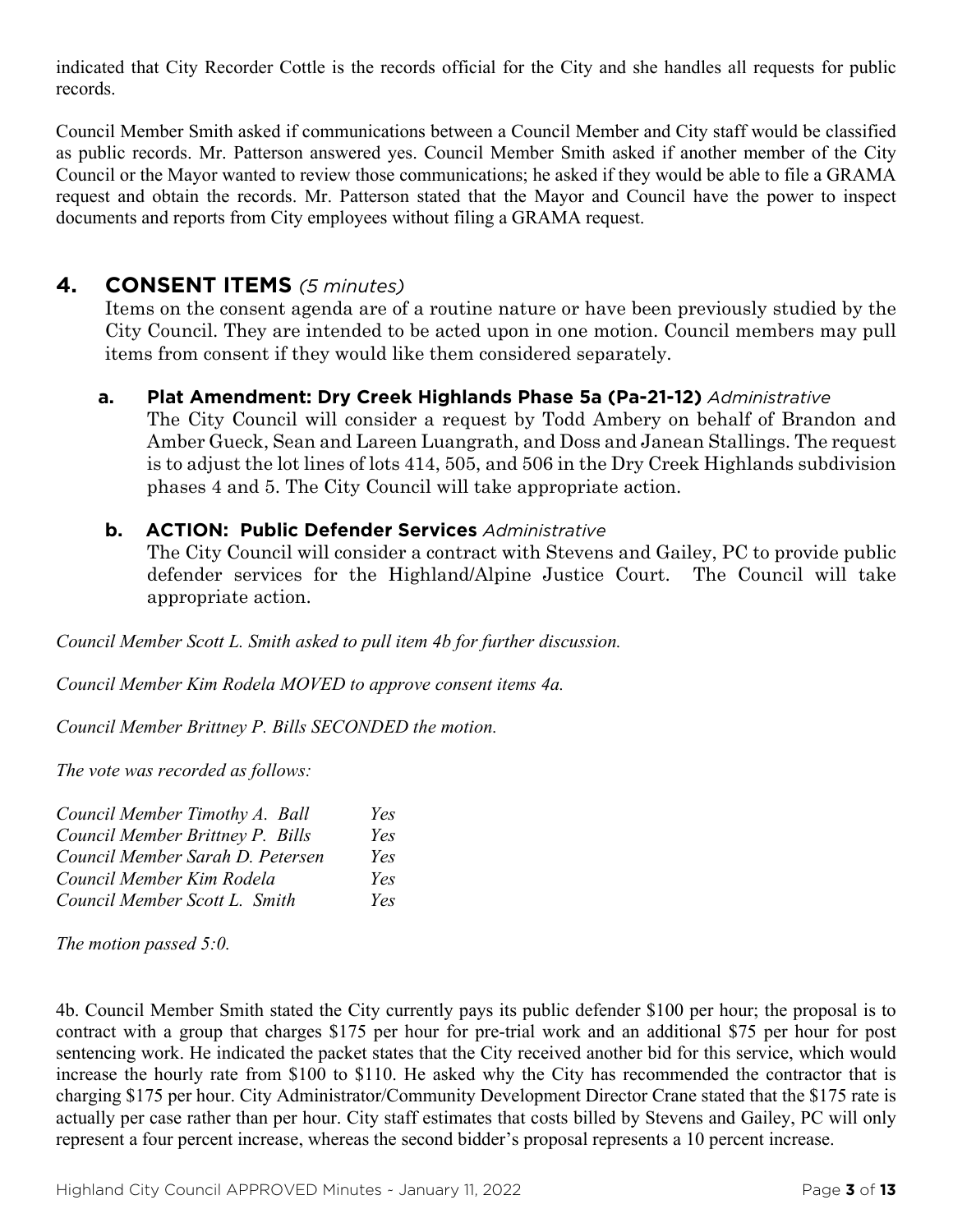*Council Member Scott L. Smith MOVED that the City Council approve consent items 4b, the contract with Stevens and Gailey for public defender services.*

*Council Member Kim Rodela SECONDED the motion.*

*The vote was recorded as follows:*

| Council Member Timothy A. Ball   | Yes |
|----------------------------------|-----|
| Council Member Brittney P. Bills | Yes |
| Council Member Sarah D. Petersen | Yes |
| Council Member Kim Rodela        | Yes |
| Council Member Scott L. Smith    | Yes |

*The motion passed 5:0.* 

# **5. RESOLUTION: ASPHALT TAILINGS IN HIGHLAND GLEN PARK**

*Administrative*

The City Council will consider a resolution adopting a policy and plan for the removal of asphalt tailings in Highland Glen Park. The Council will take appropriate action.

City Administrator/Community Development Director Crane explained asphalt tailings have been stored at Highland Glen Park since before 2002. To address resident concerns, a Resolution has been prepared that outlines the Council's plan. The plan includes the following:

- The Council will use reasonable and good faith efforts to remove the tailings within one year. If due to unanticipated circumstances this cannot be met, the Council will communicate with the residents by October 1, 2022.
- Contingent upon available funds the Council will budget up to \$20,000 for the removal and/or improvements to the property in fiscal year 2023.

Mr. Crane concluded this action will require the Council to budget up to \$20,000 as part of the Fiscal Year (FY) 2023 budget.

Council Member Smith asked for a summary of the residents' feelings about this arrangement. Mr. Crane stated the residents would have preferred a more concrete resolution, but they agree this is a good place to start. Council Member Smith asked if there will be further discussions about revegetation or improvements at the park. Mr. Crane answered yes; the scope of the improvements have not been determined and staff will seek input from the Council regarding that matter. Additionally, staff has looked into replacing the chain-link fencing with a more opaque fencing material, but the residents indicated they would like to keep what is currently there. Council Member Rodela stated she has heard that from residents as well; they feel the current fencing will preserve the open feeling of the area. Additionally, the residents have been very patient and this is a good step in the right direction at addressing their concerns about the tailings. She is happy that these plans are being documented as the residents have only received verbal promises in the past.

Mayor Ostler inquired as to where the tailings will be moved to. City Engineer Spencer stated they will be moved to the Victor property, which is close to the Kilgore pit. Mayor Ostler asked who owns the material that is currently being stored at that pit. Mr. Spencer stated some is owned by contractors who are actively working on projects in the City and the rest is owned by the City; there will be interim storage on the property for the foreseeable future. There was brief discussion of the capacity of the storage area and its useful life.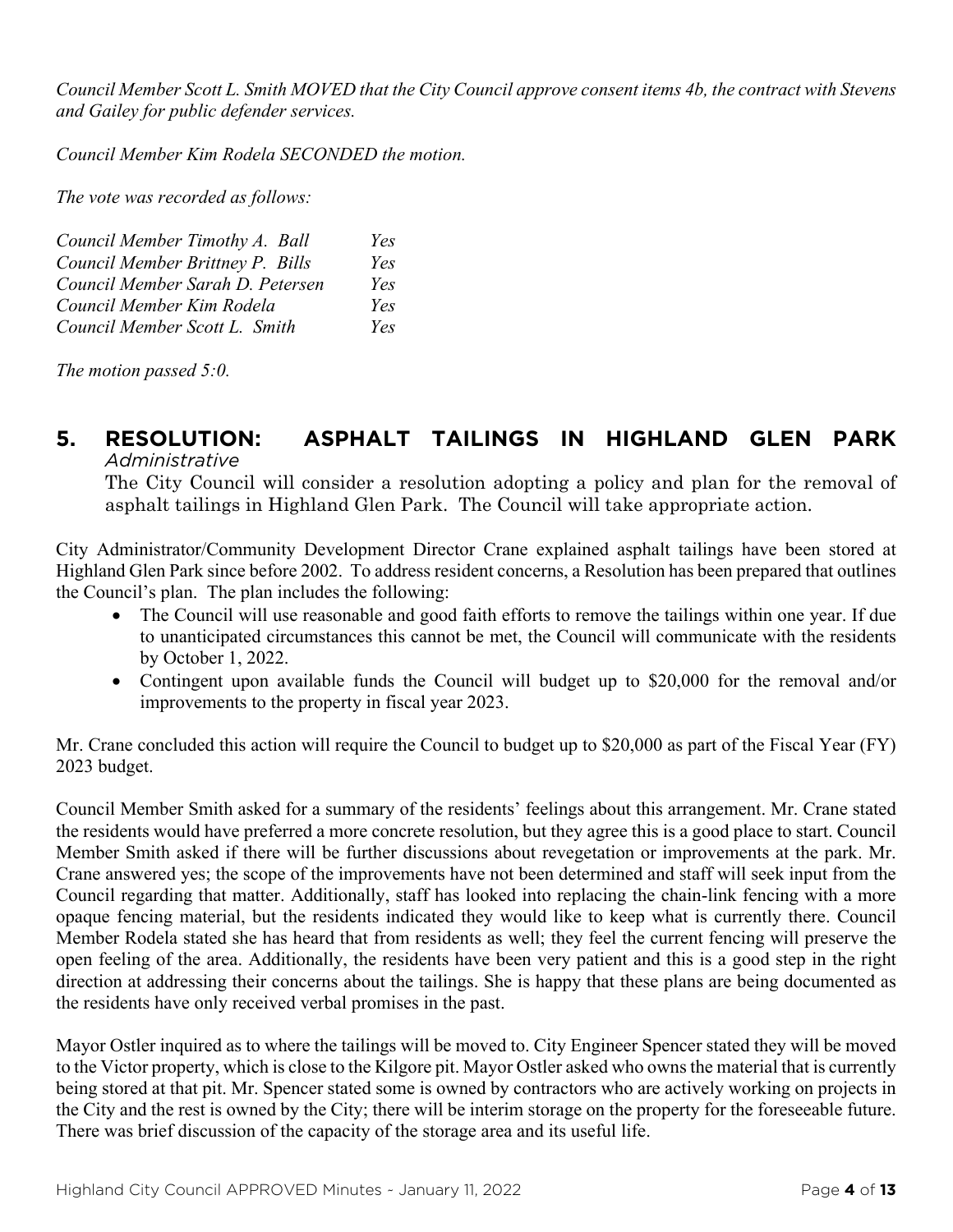*Council Member Kim Rodela MOVED that the City Council approve the resolution adopting a policy and plan for the removal of asphalt tailings in Highland Glen Park.*

*Council Member Scott L. Smith SECONDED the motion.*

| Council Member Timothy A. Ball   | Yes |
|----------------------------------|-----|
| Council Member Brittney P. Bills | Yes |
| Council Member Sarah D. Petersen | Yes |
| Council Member Kim Rodela        | Yes |
| Council Member Scott L. Smith    | Yes |

*The motion passed 5:0.* 

### **6. RESOLUTION: DESIGNATING THE VALUE OF ORPHAN PARCELS FOR 2022** *Administrative*

The City Council will consider a resolution designating the value of orphan space parcels for 2022. The Council will take appropriate action.

Mayor Kurt Ostler discussed the efforts of City Administration to develop a proposed policy for designating the value of orphan parcels; the majority of existing orphan parcels are located behind a private residence and there is only value for the adjoining property owners as the properties cannot be designated as buildable lots. Because orphan parcels are somewhat unique, it is difficult to determine their value. In 2018, the City obtained appraisals for orphan parcels and asked the appraiser the methodology they used to determine the value of the property. They indicated that they determined the value of the orphan parcel should be 25 percent of a larger parcel. It is difficult for the City to justify obtaining an appraisal for every orphan parcel, so the City has determined it appropriate to define an annual value. Based upon that determination, the proposed value for orphan parcels for 2022 is \$3.14 per square foot. This value is based upon a review of County assessed value of different lots from different areas of the City; the lots were chosen based on location, open space subdivision status, diversity, and size in order to obtain a reasonable, average, per square foot valuation.

Council Member Peterson asked if it is correct that this action will not result in the identification of orphan parcels or obligate the City to sell any property. Mayor Ostler stated that is correct; this action is simply to set the value of orphan parcels in the event that any resident approaches the City to pursue acquisition of an orphan parcel.

Council Member Smith stated that he supports the methodology for determining the value; however, he noted there are some ongoing discussions of selling orphan parcels that were identified in 2021. He asked if those parcels will be subject to the 2021 valuation or 2022 valuation. Planner & GIS Analyst Kellie Smith stated that for those sales that have been deferred, it is her understanding that the 2021 valuation will be applied. Council Member Rodela stated she supports that decision. This led to high level discussion of outstanding orphan property transactions, with the Council concluding that the 2021 valuation will only be in effect for a rolling year from the date that the sale was approved; if the transactions are not completed by the end of 2022, the valuation will change. Mayor Ostler stated there may be a need for an additional Council action to sunset approved agreements if the transaction is not closed within one year of approval of the agreement.

*Council Member Brittney P. Bills MOVED that the City Council adopt the resolution establishing the value for orphan space parcels at \$3.14 per square foot.*

*Council Member Sarah D. Petersen SECONDED the motion.*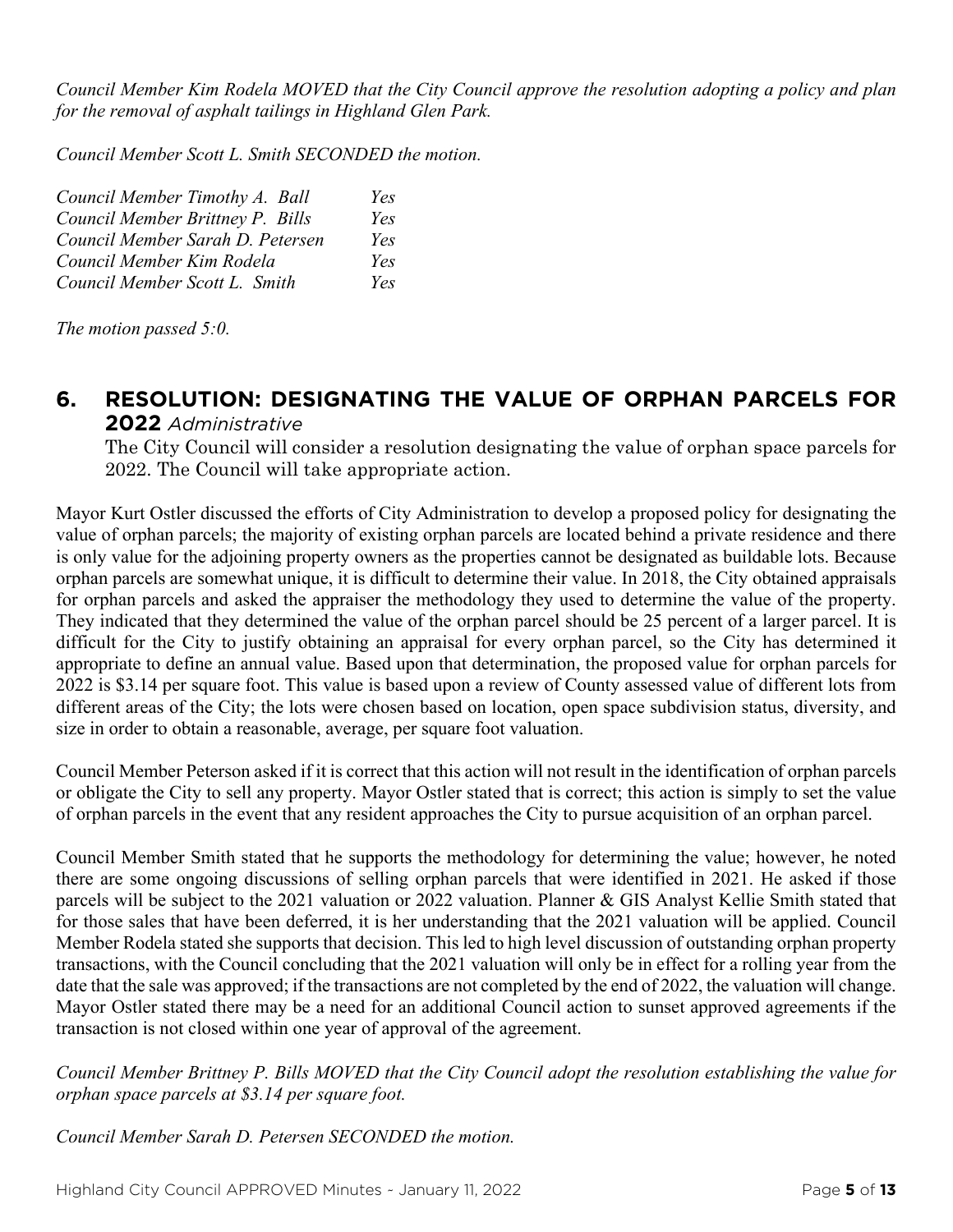*Council Member Timothy A. Ball Yes Council Member Brittney P. Bills Yes Council Member Sarah D. Petersen Yes Council Member Kim Rodela Yes Council Member Scott L. Smith Yes*

*The motion passed 5:0.* 

#### **7. ACTION: BROADLEAF HOLLOW CHANNEL RECONSTRUCTION** *Administrative*

The City Council will consider the awarding of the bid for the Broadleaf Channel drainage reconstruction project to S&L, Inc. The Council will take appropriate action.

City Engineer/Public Works Director Spencer presented a map to orient the Council to the location of the Broadleaf Channel. The Broadleaf Channel storm-drainage facility has meandered outside of the original easement corridor that was dedicated with the Dry Creek Highlands Phase 3 development and subdivision plat. The impacted properties are Dry Creek Highlands Phase 3, Lots 302~310. City staff has been meeting with the residents along the Broadleaf Channel corridor. The objective of these meetings has been to select an alignment and easement condition that will provide the City a long-term and maintainable storm-drainage channel and minimize the impact on the residents. The purpose of this project is to realign and the existing Broadleaf Channel and line the channel with rock to prevent future erosion. Bids have been solicited for the project. The City received six bids for the project and S&L, Inc. was the low bidder. The bid cost for the project is \$228,000. The bid includes an optional individual lot channel crossings for the residents. The decision will be up to each individual homeowner if they would like to accept this option. The intent is to allow the property owners located on the west side of the drainage to access the City trail and eastern portions of their lots that are located on the east side of this drainage. The individual lot channel crossings per the low bid are \$5,000.00 per crossing. The cost is \$500 per lineal foot with a minimum of 10 feet. This cost would be paid by individual lot owners. There are three items detailed in the Fiscal Impact cost summary that are not included in the bid:

- 1.Geotextile Channel Liner This is necessary to prevent migration of soil from under the channel rock layer. The inclusion of this liner helps ensure that the channel does not migrate. The liner was intended for inclusion on the bid plan and was unintentionally omitted by the engineer.
- 2.Reseeding following construction Following the channel construction, the project soil disturbance area will need to be reseeded with a native seed mix. This was also an unintentional omission from the bid plan set.
- 3.10% Contingency This has been included as a standard practice to ensure that there are sufficient funds allocated to the project to adapt to unforeseen conditions during construction.

Mr. Spencer concluded staff recommends the awarding of this contract to S&L, Inc. in an amount up to the amount of \$278,300 to reconstruct the Broadleaf Hollow drainage. Allowing individual homeowners the option to have a channel crossing installed behind their lot at their cost.

Council Member Smith asked that Mr. Spencer summarize the benefits of this project. Mr. Spencer stated there are two main benefits for the City; first is the placement of the channel within the appropriate easement. At present it has meandered outside the easement onto other properties. The second benefit is to armor the channel so that it will not move; it will essentially be stronger and able to handle the flow. The benefits to the residents include vacation of the old easement and removal of the 'no-build' line on the plat so that some property owners will essentially pick up an additional 20 feet of usable area on their property. Council Member Smith asked if there is always water in the drainage channel or only during a storm event. Mr. Spencer noted there is some sort of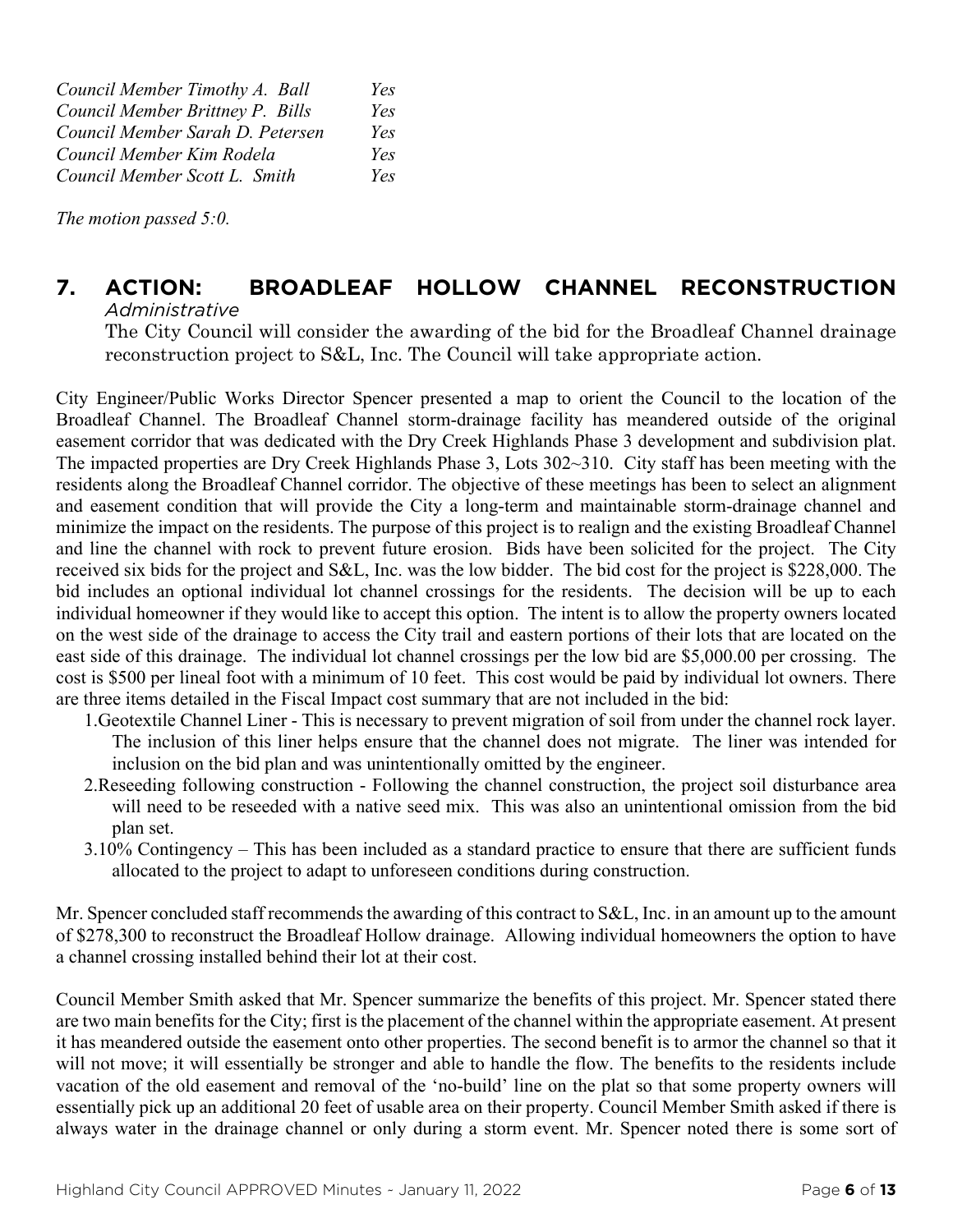drainage all year round. Council Member Smith asked if City staff has spoken to residents about this project. Mr. Spencer answered yes; he has met with each resident impacted by the project and sent all of them an email about tonight's meeting. Council Member Smith asked if there will be any sort of barrier or fence between the adjacent trail and the waterway. Mr. Spencer stated that there has been consideration of allowing residents to erect a fence between their property and the trail/drainage channel and that will be acted upon during the next item on the agenda. The Council and staff engaged in discussion about the types of improvements the City will allow private property owners to place on their property line to serve as a barrier between their property and the channel. The intent of these barriers would be to keep their children or passersby out of the channel or their yard. Council Member Smith asked if the City would have any liability for an injury caused by someone falling from the trail into the drainage channel. City Attorney Patterson stated that the risk is related to the presence of the drainage channel and trail; adjacent property owners will not have any liability and the risk will fall entirely on the City. Regarding ditches and canals, there is always a risk. Council Member Smith wondered if it would be beneficial for the City to erect a barrier between the trail and the drainage channel. The Council discussed the concern about liability, with a focus on the cost of placing fences along all drainage ditches that run throughout the City.

Council Member Bills asked if the plan for this project includes restoration of the hillside above the pipe in the area that has been flooded out. Mr. Spencer stated that the new channel will fill up that hole and there will be no water falling from the pipe. He is not planning to bring in new dirt, but reusing the dirt that will be excavated at the site. Mayor Ostler wondered if tailings could be used. Mr. Spencer stated they could be mixed with the dirt on the site, but he would not use only tailings to fill the hole. Council Member Bills then referenced the 10 percent contingency included in the contract amount; she asked if that means that the project cost can grow by up to 10 percent without Council approval. Mr. Spencer answered yes; a contingency gives staff the ability to adapt to changing or unforeseen conditions quickly. There was brief discussion about whether it is necessary to review the City's purchasing policy to ensure that the use of a contingency is clearly defined.

Council Member Smith stated that moving the channel to the east will give private property owners more land and he wondered if they could bridge the channel and then erect a fence along the trail. Mr. Spencer answered yes. Council Member Smith asked if there will be restrictions placed on what the property owners can do in the sloped area; he wondered if there will be a requirement for natural vegetation. Mr. Spencer stated that the entire area is native, and he had planned to re-seed it with native seed. He had not thought that any property owner would want to turn the space into a manicured landscaped area. Council Member Smith stated that residents would not be interested in fencing a conservation area, but if they have the ability to improve it for personal use, they may be interested in fencing. Mayor Ostler stated that the property is basically within a conservation easement and if residents are going to be allowed to install a fence, the City needs to ensure that it will have access to the easement for maintenance purposes. Mr. Spencer agreed; if someone places a fence within the easement, they will be required to install a gate that the City can use to access the property. He stated he knows of one family, the Colledges, that are interested in installing a fence and they will include a 20-foot gate in their fence. He stated that if the Council is comfortable allowing fences, it would be appropriate to include language in the motion allowing for a fence. Verbiage regarding the fence will then be added to the proposed easement agreement between the City and the private residents. There is nothing in the proposed motion language that addresses planting trees or changing the vegetation in the area. Council Member Smith stated that his personal home borders the Jordanelle Aqueduct and he has an easement agreement that specifies that the is not supposed to plant trees within that easement. Mr. Spencer stated that language that regulates the access corridor does specify that no trees can be planted, but staff has not contemplated landscaping improvements in the sloped area. He noted planting additional trees would be problematic.

Mayor Ostler invited public input.

Jonathan Myres stated that the solution that has been discussed by Mr. Spencer is a great resolution; he noted that Mr. Spencer has communicated with the residents extensively and he has dealt vey will with a difficult issue that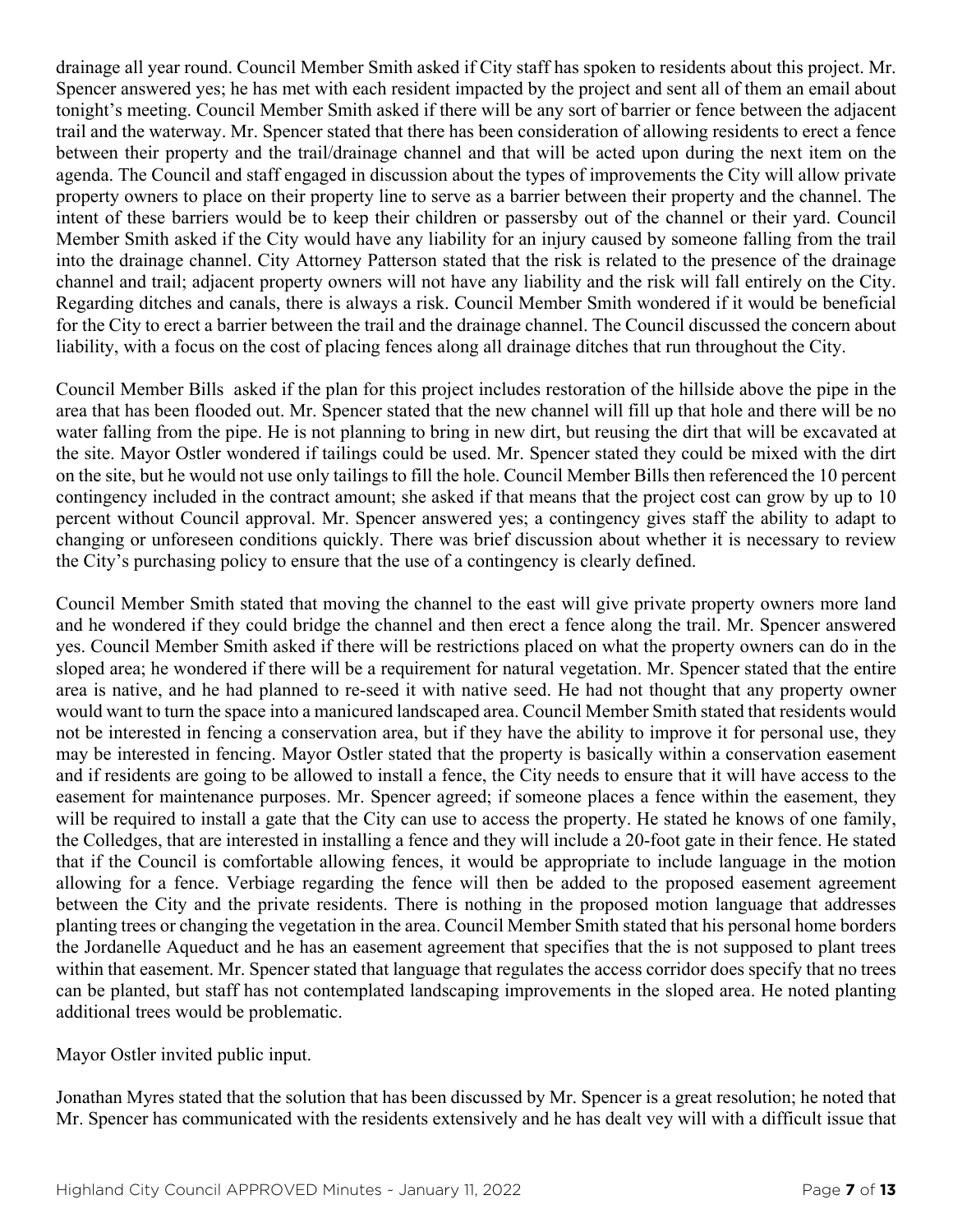he inherited from several years ago. He feels that the proposal addresses liability and other known issues with the property and he asked for the Council's support of Mr. Spencer's proposal.

Council Member Smith asked Mr. Myres if his reference to liability is based upon an assumption that the City will assume the liability for the drainage channel. Mr. Myres answered yes; he understands that the channel was on his and other private properties, but it is under the ownership of the City, and it is appropriate for the City to have that liability. Council Member Smith asked if he and other neighbors are interested in fencing along the west side of the trail. Mr. Myres stated there is some interest, but the grade in the area is very uneven and it will be difficult to fence it in a way that is aesthetic pleasing without spending a great deal of money to level the ground. He stated that he anticipates that most of the property owners will keep the property in its natural vegetative state.

Tanya College stated that she lives at the north end of the ditch, and she is hopeful that these improvements will beautify the area. Her concerns are related to the pipe and the difficulty in moving it into the easement on her property as well as continuing to adjust it to the south on neighboring property; these concerns are based upon the fact that it is impossible to control water. She is supportive of the proposal but is concerned that she is open to liability if someone falls into the ditch at some point in the future. It would cost her money to clearly explain that the ditch is in the City's easement, and she is not liable. Her property is different than others that abut the ditch and that is why she has requested approval to install a fence that provides a separation between her property and the ditch. The fence will be costly, and she is assuming that cost for her own protection. She stated she and Mr. Spencer have talked about planting trees as well and any trees she would plant would be sparce and minimal so that they do not interfere with the City's need to access the area. She stated she believes what she is requesting is reasonable and she is hoping the Council will support it. She is happy for her neighbors who are gaining usable property. She asked that the City secure surplus dirt and other building materials in the event that it is necessary to use more material to fill the vacated area from where the pipe is going to be moved. On her property alone, the contractor will need 50,000 to 60,000 cubic feet of dirt to fill in the vacated ditch and that amount of dirt will not be available from digging a new ditch. She reiterated she is most concerned about the area above the pipe, not the area below. She understands that she is not able to give the contractor direction, but she would like the Council to address her concerns.

There were no additional persons appearing to be heard.

Council Member Ball agreed with Ms. College that the City cannot actually control water and she asked if the engineering firm can project that the improvements to the channel will last for at least 10 years. Mr. Spencer stated that the engineer was told that the project needs to withstand a water flow of 250 cubic feet per second (CFS). The engineer has placed his stamp on the construction plans to certify that the channel will work up to that value. Council Member Ball asked how long the channel is expected to perform at that level. Mr. Spencer stated that he believes that the statute for an engineer's liability is nine years, but in theory the project should be designed to withstand those flows into perpetuity.

*Council Member Scott L. Smith MOVED that City Council APPROVE the contract with S&L, Inc. and authorize a contract amount up to \$278,300 for the reconstruction of the Broadleaf Hollow channel. Release of the contract shall be subject to receipt of signed easement documents from Lots 302 through 309 for the new channel location.*

*Council Member Kim Rodela SECONDED the motion.*

| Council Member Timothy A. Ball   | Yes |
|----------------------------------|-----|
| Council Member Brittney P. Bills | Yes |
| Council Member Sarah D. Petersen | Yes |
| Council Member Kim Rodela        | Yes |
| Council Member Scott L. Smith    | Yes |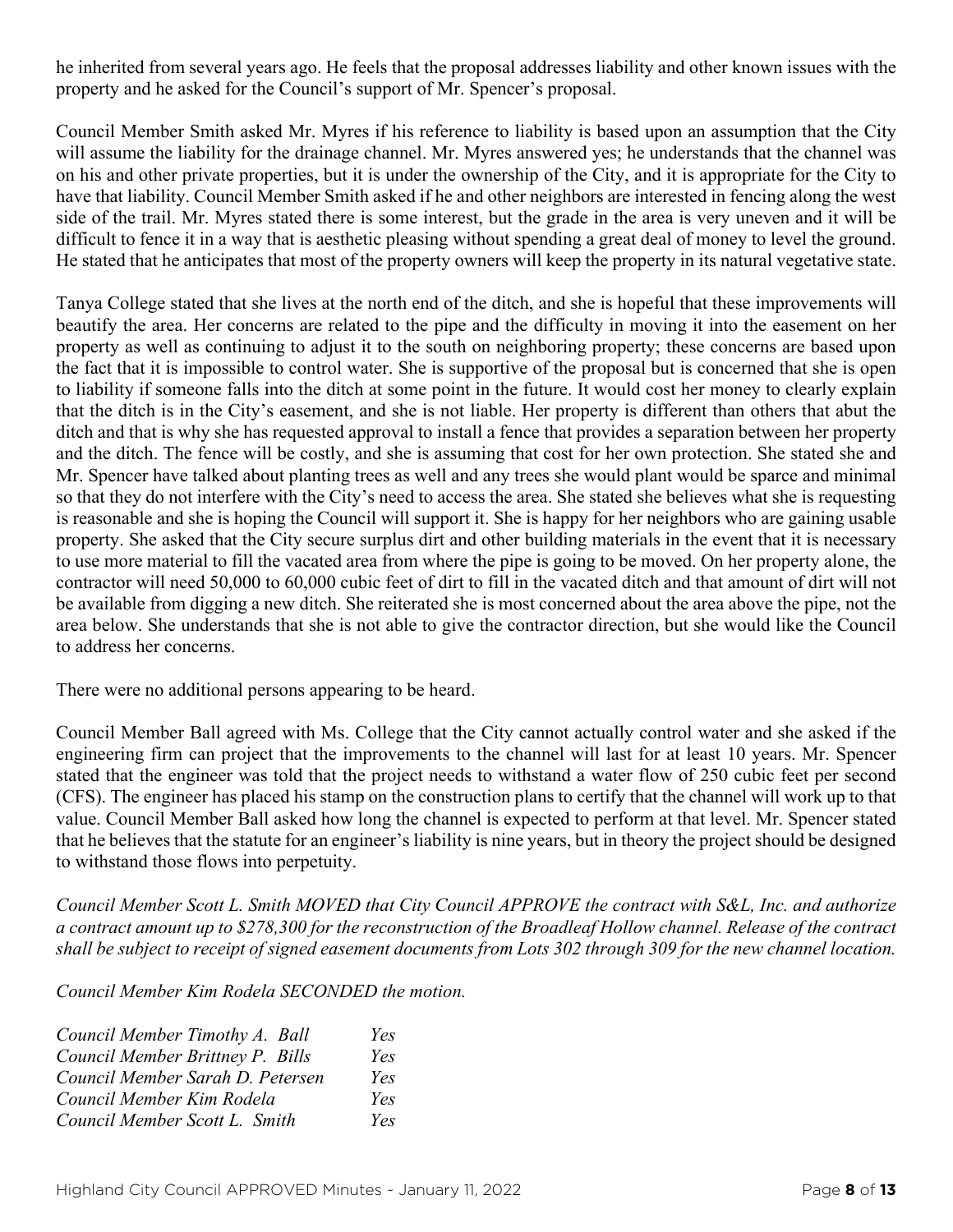## **8. ACTION: VACATION AND RELEASE OF EASEMENT FOR THE BROADLEAF HOLLOW CHANNEL** *Legislative*

The City Council will consider a request to approve a vacation and release of easement of the twenty feet wide storm drain easement as recorded on the Dry Creek Highlands Phase 3 Plat for lots 302 through 309. This vacation will be approved contingent upon the recording of a new easements by the owners of lots 302 through 309. The Council will take appropriate action.

City Engineer/Public Works Director Spencer indicated this item is directly related to the previous item on the agenda; he presented the plat map to identify the red line that represents the vacation of the easement and indicated that residents will be allowed to install a fence as close to the trail as the red line. He suggested that the motion language be adjusted require the receipt of new easements for lots 302-209; lot 310 will be allowed to build a fence commensurate with other fencing.

*Council Member Sarah D. Petersen MOVED that the City Council APPROVE and AUTHORIZE the Mayor to sign the vacation and release of easement as recorded on the Dry Creek Highlands Phase 3 Plat for lots 302 through 309. Instruct staff to add an allowance in the new easement documents approved on Sept. 21, 2021 that allows an open or semi-open fence to be placed at the edge of the trail easement between the channel and trail and implements the other conditions for fencing discussed in the staff report, subject to the receipt of the new easements for lots 302-309. Lot 310 also allowed to build a fence commensurate with the other fencing.*

*Council Member Scott L. Smith SECONDED the motion.*

| Council Member Timothy A. Ball   | Yes |
|----------------------------------|-----|
| Council Member Brittney P. Bills | Yes |
| Council Member Sarah D. Petersen | Yes |
| Council Member Kim Rodela        | Yes |
| Council Member Scott L. Smith    | Yes |

*The motion passed 5:0.* 

**9. ACTION: AGREEMENT BETWEEN PATTERSON CONSTRUCTION, LEHI IRRIGATION AND HIGHLAND CITY** *Administrative*

The City Council will consider an agreement with Patterson Development and Lehi Irrigation Company to resolve current and future irrigation and tail water control of the existing Lehi Irrigation Ditch on 11200 North. The Council will take appropriate action.

City Engineer/Public Works Director Spencer reminded the Council that during their last meeting, they voted to approve drilling well #4 in the City. Drilling has commenced and the well is at a depth of 115 feet at the present time. Well #4 is located at 5100 West on 11200 North and does not have a retention area or other location to send wastewater to other than the Lehi Irrigation Ditch on 1200 North. Pumping water to waste is an essential function each time the Well is started and before it is sent into the culinary system. Because of our use of the ditch for this function, Highland City has an interest in finding a solution to address tail water flows. He proposed Sunrise Farms development will eliminate the ditch going to the north and therefore, Wayne Patterson of Patterson Development, Highland City, and Lehi Irrigation Company have agreed in concept to redirect the irrigation ditch under the terms of the attached contract. The contract was prepared by Lehi Irrigation Company. For the foreseeable future, irrigation and tail water will be routed to the southern portion of the undeveloped Patterson property. When the balance of the property develops, Patterson Development will pipe the portion of the ditch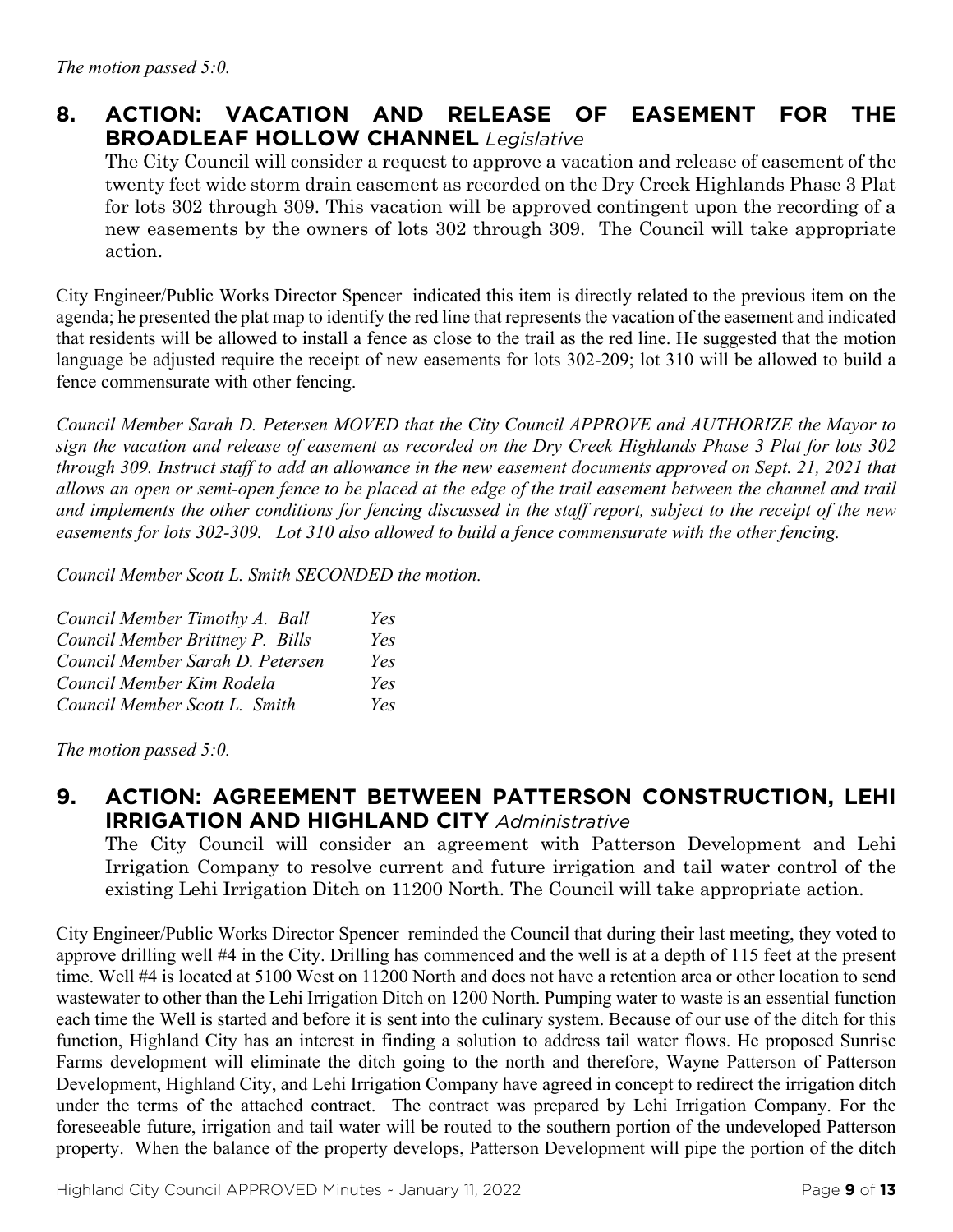along their frontage. At that same time, Lehi Irrigation Company and Highland City will be responsible to share the costs equally to get the balance of the pipe to Dry Creek. The ditch portion to be piped on the east side of 6000 W. will be divided among the three agreement parties included in this agreement. Patterson Development has agreed to pipe the equivalent of the eastern frontage portion of the Sunrise Development which is approximately 500 feet. Highland City and Lehi Irrigation Company will each be responsible for half of the cost for the remaining portion of piping to Dry Creek. This length is approximately 900 feet. The cost sharing percentage is not explicitly clear in the signed agreement as provided to Highland City. However, it is the understanding of the Highland City staff that the intended cost sharing is 50-50. The proposed motion includes a provision for clarifying this percentage in the signed agreement. Current estimates for the Highland City portion of the costs are \$150,000. This expense is appropriate to be paid by the culinary water fund as this improvement is necessary to allow the City to operate the water system. The expense was not foreseen or accounted for in the current water rate study. It is an expense that will need to be included in the next water rate study update. As the date of actual construction is unknown, the fiscal year and inflationary cost increase of the expense is difficult to predict. Mr. Spencer concluded that staff recommends approval of the agreement and entering into this contract with Lehi Irrigation Company and Wayne Patterson of Patterson Development; this action will have no impact on the current fiscal year's expenditures, however it does obligate the City to future costs as discussed.

The Mayor and Council reviewed the map of the project area to determine the portions that will be paid for by each party to the agreement.

Council Member Smith inquired as to the advantage this project will create for Lehi Irrigation. Mr. Spencer stated that the City will realize the greatest advantage; Lehi Irrigation does not really need the ditch, but they are contributing financially to the project. He stated he feels Highland City is getting a great deal with this project.

Council Member Peterson stated there will be water in the ditch that runs adjacent to private residences, and she asked if this will impact the residences by way of increased flooding. Mr. Spencer stated there is already water in the area; the new improvements will be piped and located under the asphalt. He stated the greatest issue for the Council to consider is what improvements will need to be made when the Longhorn property develops. He then asked that the Council include in the motion the cost sharing that was detailed in his staff report.

*Council Member Kim Rodela MOVED that City Council approve the agreement with Patterson Development, Lehi Irrigation Company, and Highland City and authorize the Mayor to sign the agreement with the provision that the signed agreement clarifies that the Lehi Irrigation and Highland City cost sharing is equal with each entity paying 50% of the shared costs.*

*Council Member Scott L. Smith SECONDED the motion.*

| Council Member Timothy A. Ball   | Yes |
|----------------------------------|-----|
| Council Member Brittney P. Bills | Yes |
| Council Member Sarah D. Petersen | Yes |
| Council Member Kim Rodela        | Yes |
| Council Member Scott L. Smith    | Yes |

*The motion passed 5:0.* 

## **10. ACTION/RESOLUTIONS: COUNCIL BOARD ASSIGNMENTS & RESOLUTIONS** *Administrative*

The City Council will consider ratifying the appointments of Mayor and Council for 2022 as proposed and adopt resolutions as necessary.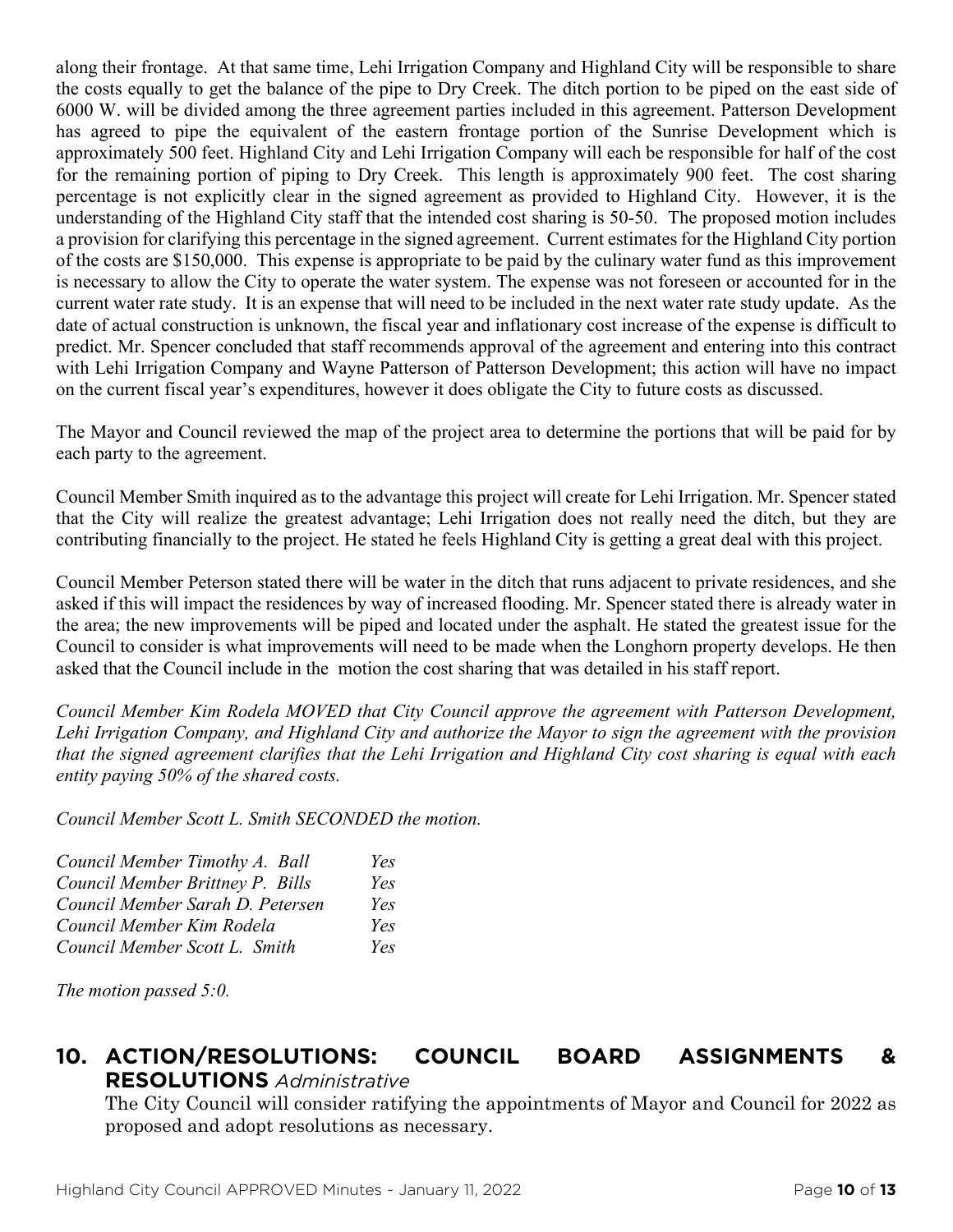Mayor Kurt Ostler reviewed a staff memo that details the changes to Mayor and Council assignments for 2022. These assignments are reviewed every two years, but some are effective until the end of an elected official's term of office. He added that it is necessary to appoint a Mayor Pro Tem and that should be a separate motion from the approval of the assignments.

*Council Member Kim Rodela MOVED that the City Council ratify Mayor Ostler's Council Appointments as presented, including the appointment of Mayor Kurt Ostler as a regular member on the Lone Peak Public Safety District Board, and the North Utah County Aquifer Council; Brittney P. Bills on the Utah Valley Dispatch Special Service District Board, and as a regular member on the Lone Peak Public Safety District Board; and Sarah D. Petersen as an alternate member on the Lone Peak Public Safety District Board.*

*Council Member Scott L. Smith SECONDED the motion.*

| Council Member Timothy A. Ball   | Yes |
|----------------------------------|-----|
| Council Member Brittney P. Bills | Yes |
| Council Member Sarah D. Petersen | Yes |
| Council Member Kim Rodela        | Yes |
| Council Member Scott L. Smith    | Yes |

*The motion passed 5:0.* 

*Scott L. Smith NOMINATED Brittney P. Bills as the Mayor Pro-tem. Timothy Ball SECONDED the nomination.*

| Council Member Timothy A. Ball   | Yes |
|----------------------------------|-----|
| Council Member Brittney P. Bills | Yes |
| Council Member Sarah D. Petersen | Yes |
| Council Member Kim Rodela        | Yes |
| Council Member Scott L. Smith    | Yes |

*The motion passed 5:0.* 

## **11. DISCUSSION: INTERLOCAL AGREEMENT - NORTH COUNTY EQUESTRIAN PARK** *Legislative*

City Council will consider the drafted interlocal agreement with American Fork, Lehi, and Highland cities outlining the cities' intent to take over management of the North County Equestrian Park. The Council will discuss the drafted interlocal agreement and provide feedback to staff. If Utah County selects the cities to operate the Equestrian Park moving forward, the final agreement will be brought back to Council for their approval.

Mayor Ostler provided background information on this issue. Utah County has contemplated changing the operation the North Utah County Equestrian Park located at 9450 North 6800 West in Highland. At one time, the County was even considering selling the property for at least partial private development. The County has seemed to decide against the idea of selling the land but is looking to lessen the County's involvement in the operation and maintenance of the facility. The County currently has a Request for Proposal (RFP) open for the maintenance of the property that closed today at 3:00 p.m. He noted that more recently, staff and elected officials from American Fork, Lehi, and Highland have been meeting to discuss the idea of the three cities joining together to manage the park moving forward. This type of management would ensure that the facility stay open for public use. Some other groups who have indicated interest in taking over management of the facility seem to want to turn it into much more of a private operation. An interlocal agreement outlining terms of management for the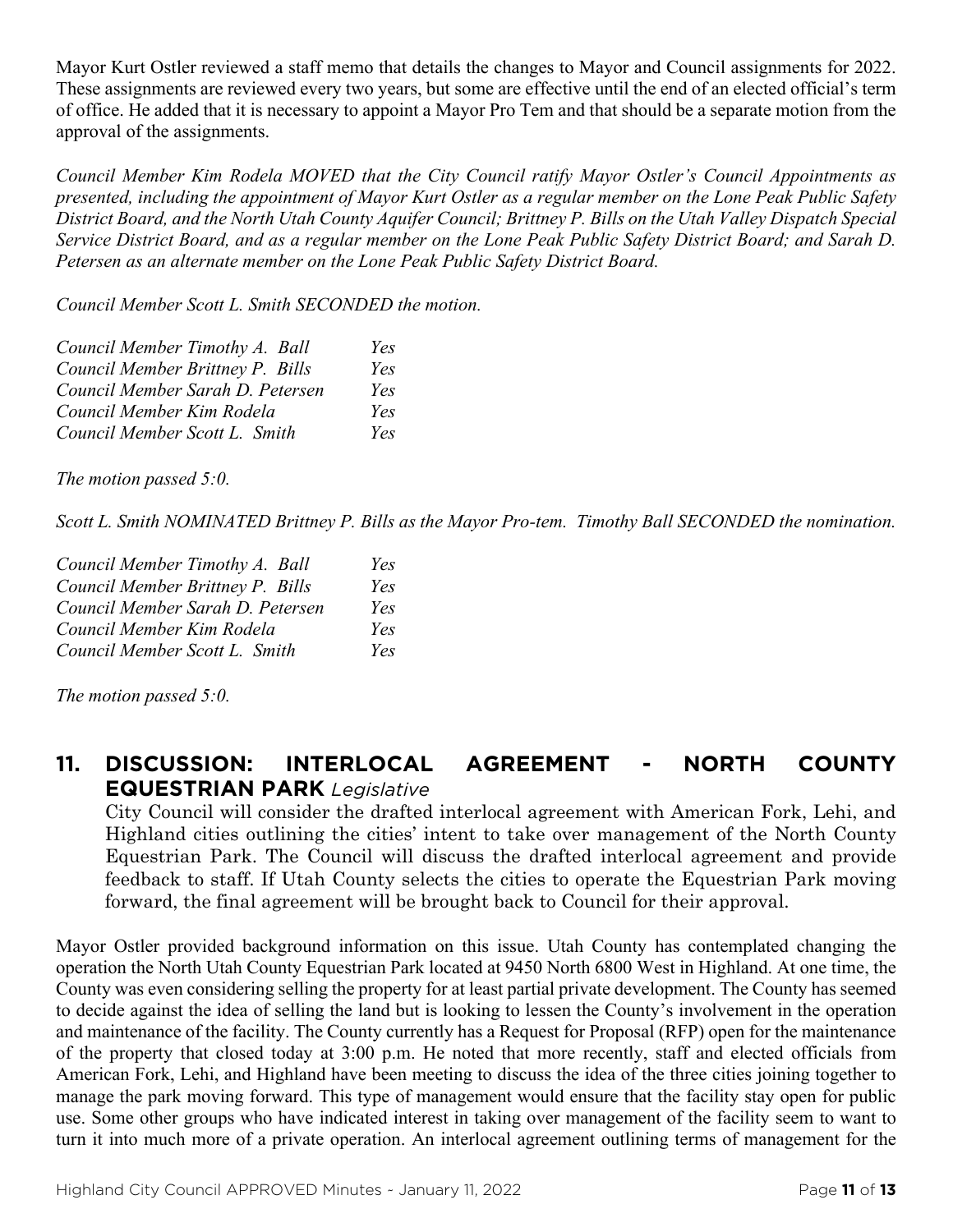three cities has been drafted and turned in to Utah County to consider as an alternative to a private or non-profit management of the facility. Due to the timing as to when a draft of the agreement was available, staff could not make it available in a Council meeting before the due date of the RFP. While the cities are not responding to the County's RFP, but rather as an alternative to a private or non-profit group taking over management, they felt it best to meet the same deadline as the RFP's. The drafted agreement turned in to the County does not constitute Highland signing the agreement. As a part of the submission, the cities noted that final approval from each cities' Council's was required before the agreement could be executed.

At this time, staff is looking for feedback from Council on the concept presented and the content of the agreement. If Utah County selects the interlocal agreement option to manage the facility moving forward, the agreement will be finalized between all four parties before being brought back to Council for approval. Mayor Ostler concluded the agreement requires that American Fork, Lehi, and Highland contribute equally to the maintenance costs of the facility. What those final costs will be is still be analyzed. A part-time employee is on staff at the facility. An estimated cost for an Operator I type employee working 20 hours per week would be \$20,800 total. It is anticipated that the costs will be offset by user fees.

Assistant City Administrator Wells added that she has attended the meetings during which this agreement has been discussed; the benefit she sees to the three cities joining together to manage the facility is that such an arrangement will allow the facility to remain open to the public. If a private entity is awarded a contract to manage the facility, they would have the ability to close it to the public as they choose.

Mayor Ostler added that Lehi City would like to place a water tank on the property and that has been included in the interlocal agreement; additionally, trail connections could be made through the property, which would benefit the entire City. He stated that the facility is located within Highland City's boundaries.

High level discussion among the Council centered on the terms of the agreement and the responsibilities of each of the three cities; the Council indicated they'd like to have a clear understanding of the of the fiscal impact of the contract. Mayor Ostler stated that once the three cities have the opportunity to discuss the issue in greater detail with the County, he can provide more information to the Council and have a detailed report of potential costs.

## **12. MAYOR/COUNCIL AND STAFF COMMUNICATION ITEMS**

The City Council may discuss and receive updates on City events, projects, and issues from the Mayor, City Council members, and city staff. Topics discussed will be informational only. No final action will be taken on communication items.

Council Member Smith spoke to his reappointment to the North Pointe Solid Waste District; he believes he will need to reapply as a member at large. Highland, Vineyard, and Cedar Hills joined after the creation of the Special Service District, which means each of the cities must reapply to be part of the District's membership.

Chief Patton inquired as to the time for the Lone Peak Public Safety District (LPPSD) meeting tomorrow, to which Mayor Ostler answered 7:30 a.m.

### **a. Future Meetings**

- January 12, Lone Peak Public Safety District Board Meeting, 7:30 am, City Hall
- January 18, City Council Meeting, 7:00 pm, City Hall
- January 25, Planning Commission Meeting, 7:00 pm, City Hall

# **ADJOURNMENT**